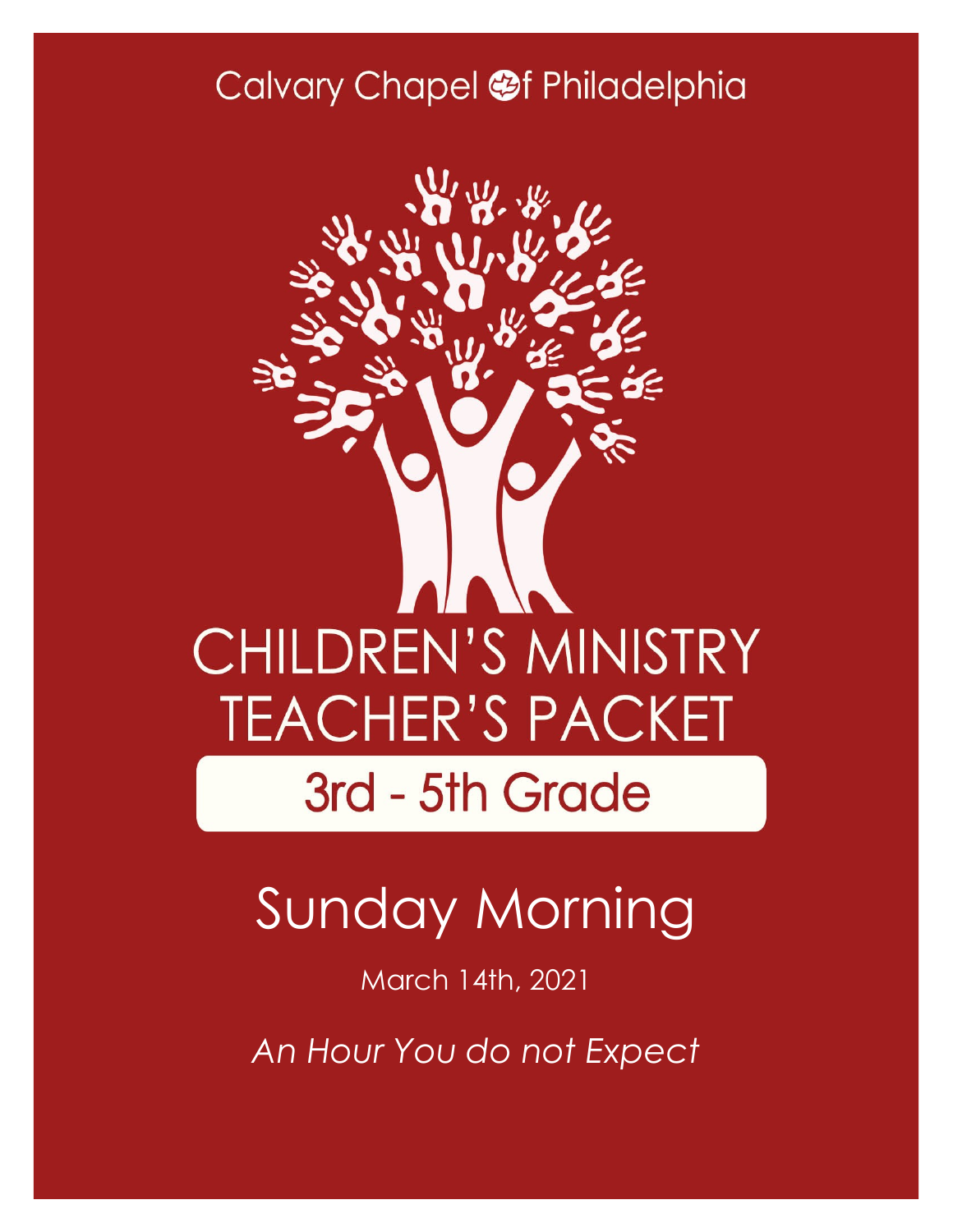### An Hour You do not Expect

The Objective is the key concept for this week's lesson. It should be the main focus of the study.

These are the key verses that you will find helpful in teaching your study this week. The "Main passage" is the basis of the study, where the other verses support the objective of the lesson.

There is a memory verse for the students that relates to every study. If a student can memorize the verse for the following week you may give them a prize from the "reward box" found on your cart.

An introductory activity or question that will settle the class, draw their attention to the study and prepare their hearts for God's Word.

**Objective To begin a series on the return of Christ by teaching the students that no man knows the hour of Christ's return.**

#### **Key Verses**

Matthew 24:36-44—Main Teaching Passage John 14:1-6 Titus 1:2 1 Thessalonians 5:2

#### **Memory Verse** - 1 Thessalonians 5:2

"For you yourselves know perfectly that the day of the Lord so comes as a thief in the night."

### **Hook**

Review last week's memory verse, 1 Corinthians 15:57.

Ask the students, "Does anyone know where in the Bible Jesus promises that He will return?" (We have studied John 14:1-6 at least twice this year.)

Ask, "Why does Jesus need to return? What will happen when Jesus does return?"

Finally ask, "When is Jesus coming back?"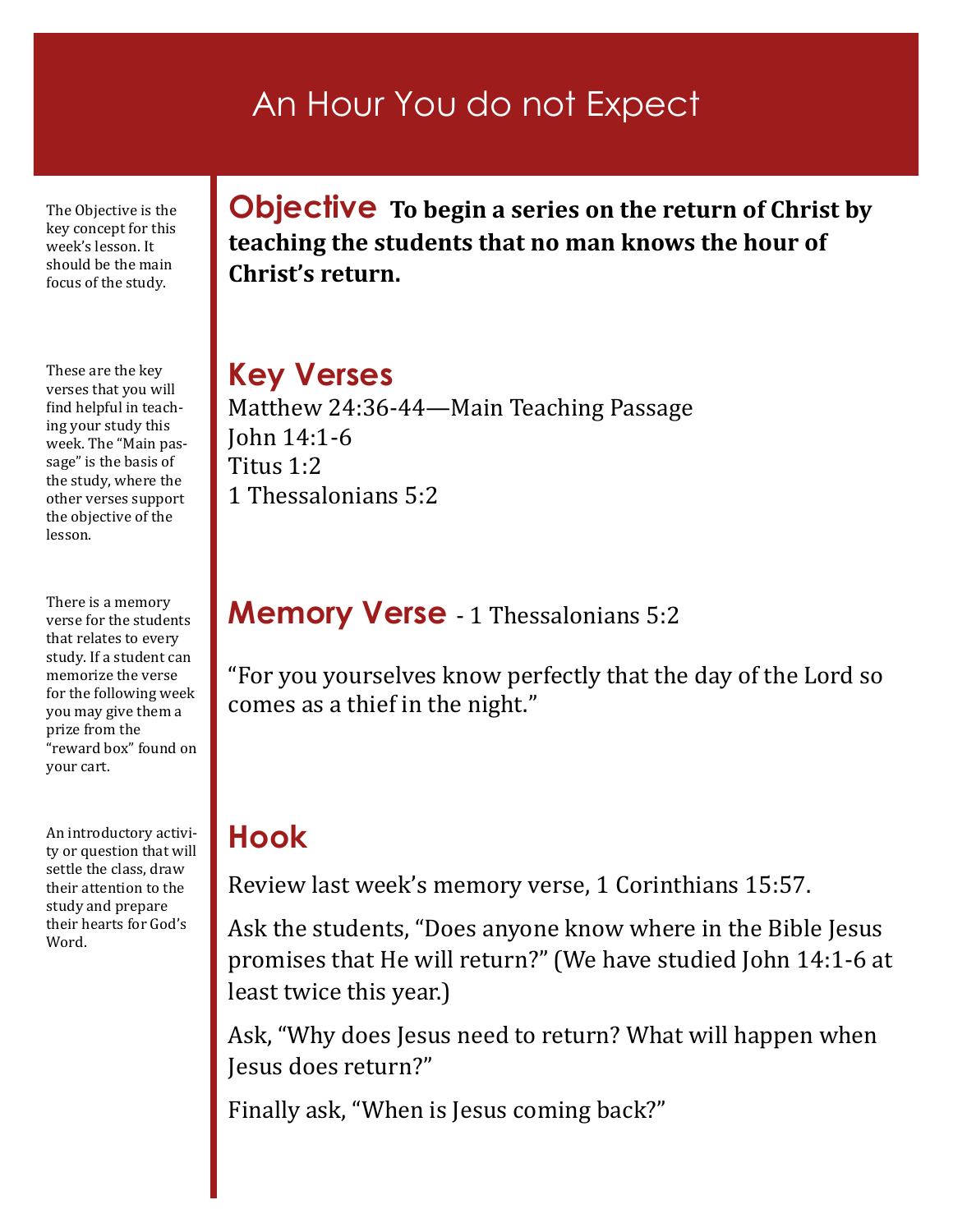What does the Bible say? This is where we will read a passage or series of passages that teach on the subject of the day.

The interpretation/ exegesis of the passage. What does this passage mean? How does this passage apply to my life?

# BOOK

LOOK

In Matthew 24, Christ began to focus His disciples' minds on end times events. He was looking beyond He current ministry, beyond His crucifixion, beyond even our own day and time. Christ described to them the events surrounding the "abomination of desolation" (vs. 15-22), the rise of false saviors (vs. 23-28), and finally the horror of the great tribulation and His eventual return. Knowing what their inevitable question would be (when will this happen?), Christ spoke not about when, but rather how. He explained that His return will be completely unexpected. In fact, it will be just like the flood during the days of Noah. Even though the flood had been warned, the whole world was blissfully unaware that their doom was upon them. They lived normal, everyday lives right up to the point when the waters rose and they drowned. Jesus informs us that His return will be so quick that people who are raptured will be taken from the middle of their work. Not even His followers will be expecting the moment of His return. Because of this, He warns us, "Be ready, for the Son of man is coming at an hour you do not expect."

In 2011 a group of believers, people who love Jesus and wanted to live their lives honoring Him, were led astray. They had been listening to a well-known pastor's radio station and had heard very exciting news. Jesus Christ was coming back to earth on May 21st, 2011. They were assured this was the definite date, 100% guaranteed. These believers could not keep this incredible news to themselves, so they put up billboards and advertised at train stations, warning people to get right with God before He returned. Some of these believers sold every last thing that they owned, their house, car, possessions, everything, in order to tell as many people as possible that Jesus was coming back. Who needs a house after the rapture? What good is a car in heaven? There was one big problem: Jesus did not return on May 21st, 2011.

If there is one thing that we know for sure, it is that Jesus is coming back. Remember that God cannot lie (Titus 1:2), and He promised that He would return to earth to take His Church with Him to heaven (John 14:1- 6). Jesus is most definitely coming back, but in Matthew 24 we read that no one, and I mean no one, knows when that is going to happen.

Jesus tells us that the day when He returns is going to be a complete shock to the whole world. The comparison that He uses is the story of Noah. Noah had been building his ark in obedience to God for years and years. Everyone knew what Noah was doing, and everyone knew why.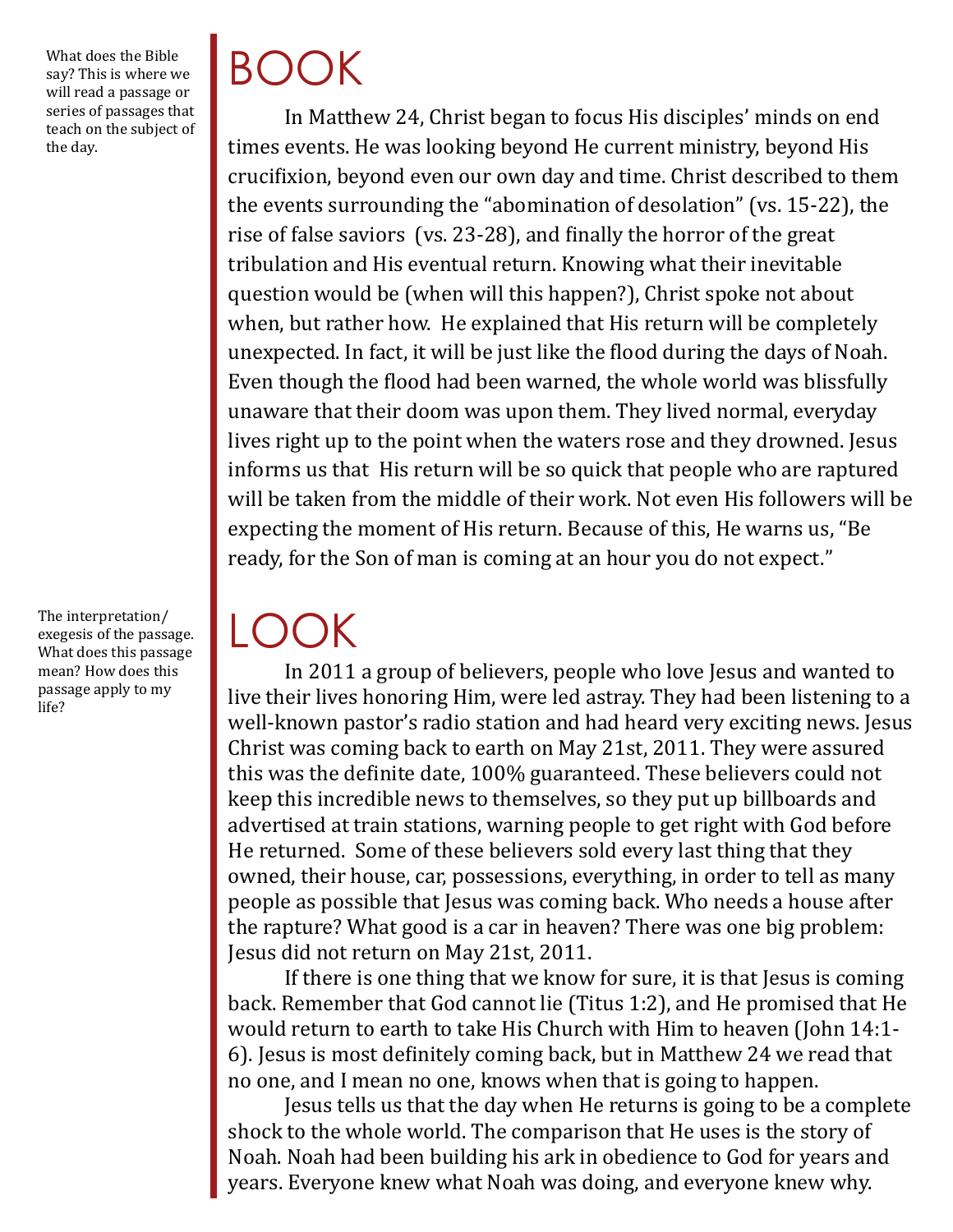## LOOK (Continued)

They had all been warned that a flood was going to come, and everyone ignored that warning. Jesus tells us that right up to the day when the rains came down, people were living normal lives. They were getting married, having children, and going to work, just like normal. Jesus' return will be just like that. It will be a complete shock to everyone in the world, even the Church. This is because Jesus tells us that nobody knows when Jesus is coming back, and if someone tells you that they do, they are lying to you.

In fact, in 1 Thessalonians 5:2 (our memory verse for this week) we read this, "For you yourselves know perfectly that the day of the Lord so comes as a thief in the night." Thieves do not tell you when they are going to come and rob your house. If they did, you would be waiting for them at the front door with ten police officers ready to arrest them. That is exactly the attitude we should have with Jesus' return. We should be prepared and waiting as if Jesus was coming back today.

How can we prepare? First off, by living righteous and upright lives. How would you feel if Jesus came back to the earth and you were in the middle of bullying someone or stealing something? We know that it could happen any minute, maybe even before the end of this lesson. So why wouldn't we live like that? Secondly, we need to know what will happen to us when He does return. The people in Noah's day could have stepped aboard the ark and been saved, but they refused to listen to the warnings until it was too late. In the same way, we have all been given warnings, but also an ark of salvation. Our salvation is not a giant boat made of wood, it is Christ Himself. He has made a way for all of us to be saved from the terrible things that are coming on this earth. His blood has saved us from sin and death, but only if we have trusted in Him as Lord and Savior. Jesus is coming back. It could be today! Do you know what will happen to you if He does?

### TOOK

As a class, memorize 1 Thessalonians 5:2.

Take time to clearly and concisely explain the gospel to the students. Offer them all an opportunity to respond.

**Pray:** Thank Him for His promise to return and take us home with Him. Praise Him that He has given us a future hope. Ask Him to help us to be diligent in being about His work, and patience to wait for His return.

**Parent Question:** Why does Jesus need to come to the earth a second time?

What is my response to this passage of Scripture? How should my life change according to what this passage teaches me? What are the practical things I can do throughout the week to make this true in my life.?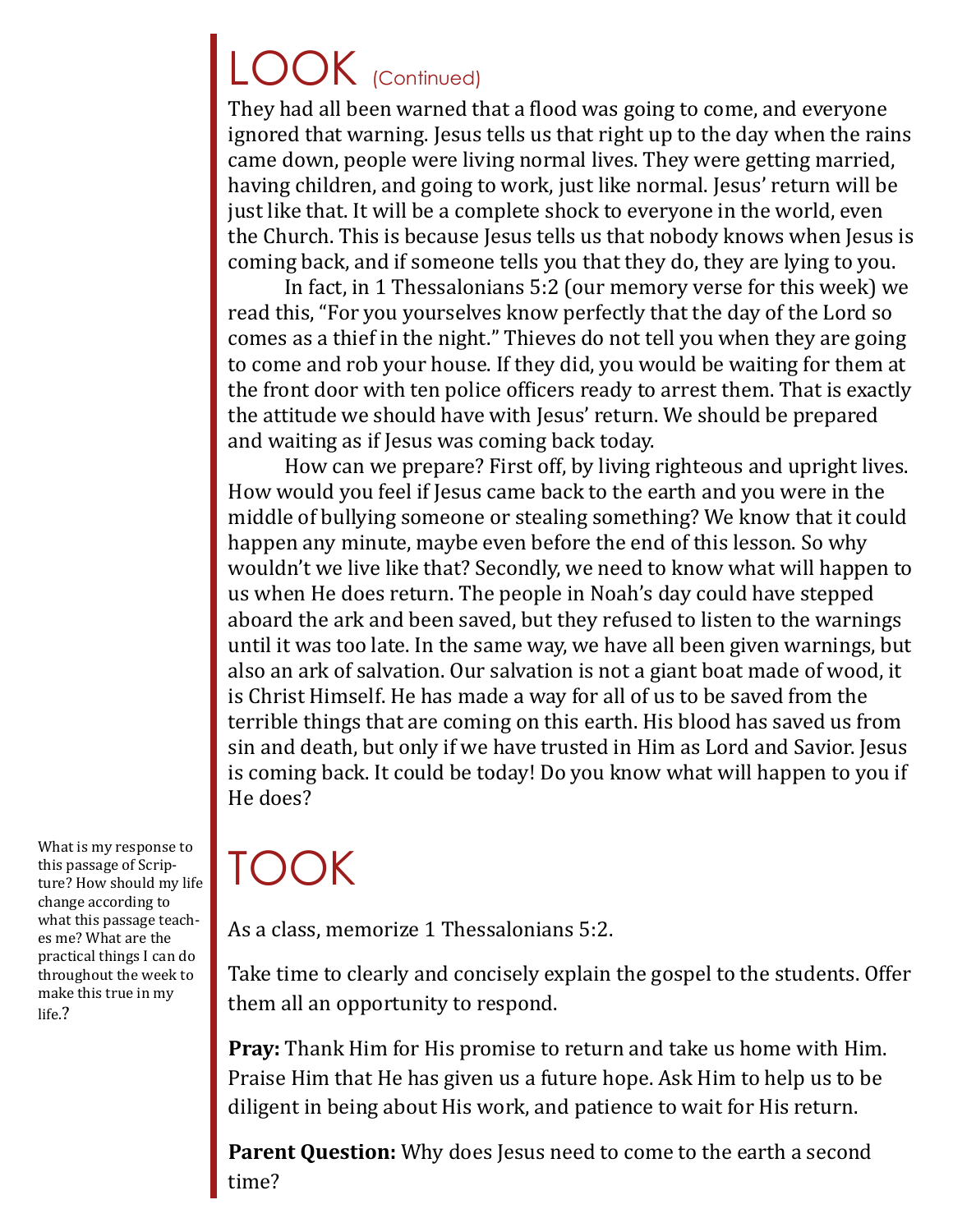## FURTHER STUDY

#### **Commentary on Matthew 24:36-44 by David Guzik**

1. (36) Jesus says that the day and hour of His return is unknowable by men, and even unknowable by angels.

"But of that day and hour no one knows, not even the angels of heaven, but My Father only."

a. **Of that day and hour no one knows**: Here, Jesus refers back to the original question of Matthew 24:3 (*what will be the sign of Your coming?*). His answer is somewhat unexpected, saying **of that day and hour no one knows**.

i. To give this idea the strongest emphasis, Jesus claimed that this knowledge was reserved for His **Father only**. If Jesus Himself - at least during His earthly ministry - did not know this **day and hour**, it emphasizes the foolishness of any later person making certain predictions regarding the prophetic timetable.

b. **No one knows**: Based on what He had told us about the abomination of desolation, we might have expected that the exact day and hour *could* be known. After all, Daniel set the day of Jesus' return as being exactly 1,290 days after the abomination of desolation (Daniel 12:11).

i. In this, there is a dilemma. How can the day of Jesus' coming be both completely unknown, and at the same time be known to the day according to Daniel 12:11?

2. (37-39) Jesus says that His coming will be when the world is as it was in the days of Noah.

"But as the days of Noah *were,* so also will the coming of the Son of Man be. For as in the days before the flood, they were eating and drinking, marrying and giving in marriage, until the day that Noah entered the ark, and did not know until the flood came and took them all away, so also will the coming of the Son of Man be."

a. **As the days of Noah were**: Jesus explained what He meant by **the days of Noah**. It means life centered around the normal things: **eating and drinking, marrying and giving in marriage**. In other words, life will be business as usual; reprobate perhaps, but usual.

i. **Eating and drinking, marrying and giving in marriage**: Bruce notes that "Some charge these with sinister meaning: [**eating**], hinting at gluttony because often used of beasts, though also, in the sense of eating, of men…[**marrying and giving in marriage**], euphemistically pointing at sexual licences on both sides." Yet he comes to the conclusion, "The idea rather seems to be that all things went on as usual, as if nothing were going to happen."

ii. We should also remember that the days of Noah were also marked by violence and demonic oppression (Genesis 6:1-5).

b. **And did not know until the flood came and took them all away**: Those in the days of Noah were